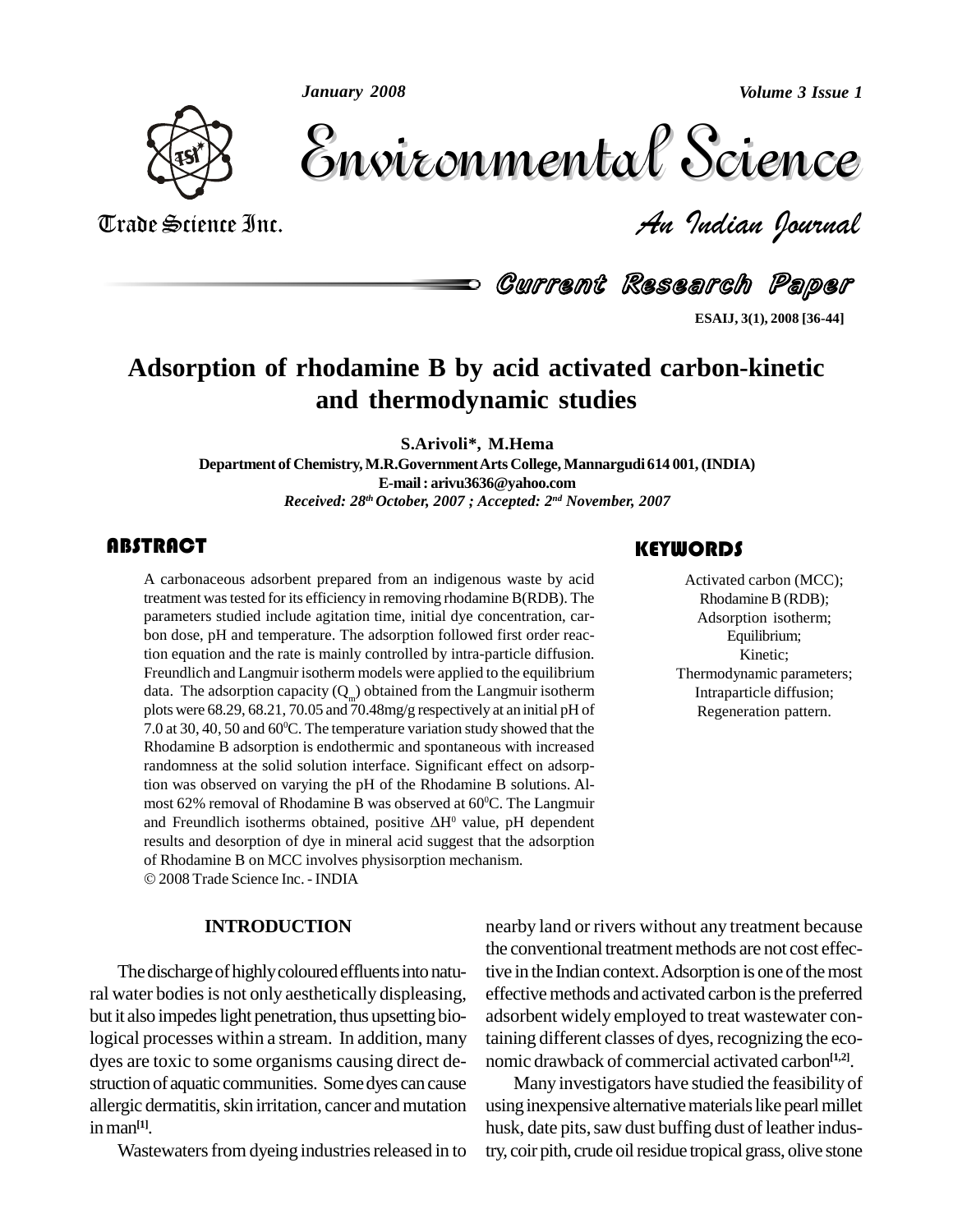and almond shells, pine bark, wool waste, coconut shell etc., as carbonaceous precursors for the removal of dyes from water and wastewater<sup>[1,2,3]</sup>.

The present study undertaken to evaluate the efficiency of a carbon adsorbent prepared from acid acti vated morinda coreia buch-ham bark carbon (MCC) carbon for removal of dye in aqueous solution. In order to design adsorption treatment systems, knowledge of kinetic and masstransfer processesis essential. In this paper, we have reported the applicability of kinetic and mass-transfer models for the adsorption of Rhodamine (B) onto acid activated carbon.

### **Adsorbent material**

The dried morinda coreia buch-hambark was car bonized with concentrated sulphuric acid in the weight ratio of  $1:1(w/v)$ . Heating for twelve hours in a furnace at 400 <sup>0</sup>C has completed the carbonization and activation. The resulting carbon was washed with distilled water until a constant pH of the slurry was reached. Then the carbon was dried for four hours at  $120^{\circ}$ C in a  $^{5}$  System hot air oven. The dried material was ground well to a fine powder and sieved.

### **Adsorption dynamic experiments**

### **1.Batch equilibration method**

The adsorption experiments were carried out in a batch process at 30, 40, 50 and 60<sup>°</sup>C temperatures. The known weight of adsorbent material was added to 50ml of the dye solutions with an initial concentration of 20mg/L to 100mg/L. The contents were shaken thoroughly using a mechanical shaker rotating with a speed of 120rpm. The solution was then filtered at preset time intervals and the residual dye concentration was mea sured.

### **2. Effect of variable parameters**

### **2.1. Dosage of adsorbent**

The various doses of the adsorbents are mixed with the dye solutions and the mixture was agitated in a mechanical shaker. The adsorption capacities for different doseswere determined at definite time intervals by keeping all other factors constant.

### **2.2.Initial concentration of dye**

In order to determine the rate of adsorption, ex-

periments were conducted with different initial concentrations of dyes ranging from 20 to 100mg/L. All other factors have kept constant.

### **2.3. Contact time**

The effect of period of contact on the removal of the dye on adsorbent in a single cycle was determined by keeping particle size, initial concentration, dosage, pH and concentration of other ions constant.

### **2.4. pH**

Adsorption experiments were carried out at pH 3,4,5,6,7,8,9 and 10. The acidic and alkaline pH of the media was maintained by adding the required amounts of dilute hydrochloric acid and sodium hydroxide solutions. The parameters like particle size of the adsorbents, dye concentration, dosage of the adsor bent and concentration of other ions have kept con stant while carrying out the experiments. The pH of the samples was determined using a portable pH meter, Systronics make. The pH meter was calibrated with 4.0 and 9.2 buffers.

### **2.5. Chloride**

The experiments were done in the presence of varying chloride environments using various sodium chloride solutions. While doing the experiments, the ab sence of other anions has ensured.

### **2.6.Temperature**

The adsorption experiments were performed at four different temperatures viz., 30, 40, 50 and 60 $^{\circ}$ C in a thermostat attached with a shaker, Remi make. The constancy of the temperature was maintained with an thermostat attached with a<br>constancy of the temperature<br>accuracy of  $\pm 0.5^{\circ}$ C. accuracy of  $\pm 0.5$ <sup>o</sup>C.

### **2.7. Zero point charge**

anssorved carbon dioxide. Joing or the activated car-<br>bon was added to 50 ml of the solution. After stabiliza-*I*r stabiliza-<br>*Indian* pH<br>*Indian bournal* ated car-<br>stabiliza-<br>final pH<br>mt charge<br>Science The pH at the potential of zero charge of the car bon (pHzpc) was measured using the pH drift method<sup>[4]</sup>. The pH of the solution was adjusted by using 0.01M sodium hydroxide or hydrochloric acid. Nitrogen was bubbled through the solution at  $25^{\circ}$ C to remove the dissolved carbon dioxide. 50mg of the activated car tion, the final pH was recorded. The graphs of final pH versus initial pH used to determine the zero point charge of the activated carbon.

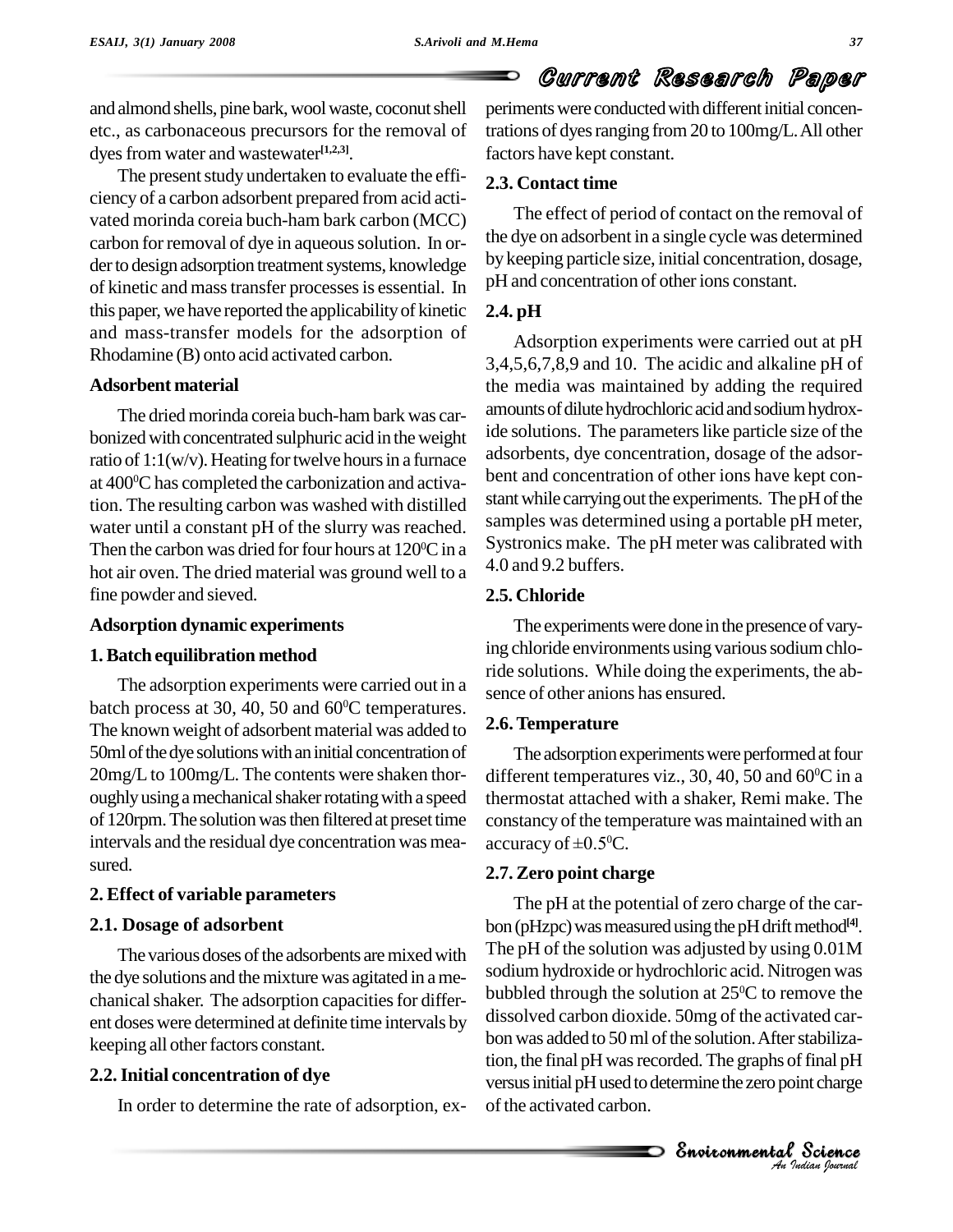### **2.8. Titration studies**

According to Boehm<sup>[4]</sup> only strong acidic carboxylic acid groups are neutralized bysodiumbicarbonate, where asthose neutralized by sodium carbonate are thought to be lactones, lactol and carboxyl group. The weakly acidic phenolic groups only react with strong alkali, sodium hydroxide. Therefore, by selective neutralization using bases of different strength, the surface acidic functional group in carbon can be characterized both quantitatively and qualitatively. Neutralization with hydrochloric acid characterizes the amount of surface basic groups that are, for example, pyrones and chromenes. The basic properties have described to surface basic groups and the pi electron system of car bon basal planes. The results indicate that the activated carbon used may possesses acidic oxygen functional group on their surface and this is supported well by their respective zeropoint charge values. The results obtained from the above characterization studies are given in theTABLE1.

### **2.9. Desorption studies**

Desorption studies help to elucidate the nature of adsorption and recycling of the spent adsorbent and the dye. The effect of various reagents used for desorption are studied.

### **RESULTSAND DISCUSSIONS**

### **Characterization of the adsorbent**

Activated carbons are awidelyused adsorbent due to its high adsorption capacity, high surface area,micro porous structure and high degree of surface respectively. The wide usefulness of carbon is a result of their specific surface area, high chemical and mechanical stability.The chemical nature and pore structure usually determines the sorption activity. The physico chemical properties are listed inTABLE 1

**TABLE 1 : Characteristics of the adsorbent**

| <b>Properties</b>                 | MCC    |
|-----------------------------------|--------|
| Particle size (mm)                | 0.055  |
| Density $(g/cc)$                  | 0.3575 |
| Moisture content (%)              | 2.25   |
| Loss on ignition $(\%)$           | 82     |
| Acid insoluble matter $(\%)$      | 2.5    |
| Water soluble matter (%)          | 0.32   |
| pH of aqueous solution            | 6.85   |
| pH <sub>zpc</sub>                 | 6.35   |
| Surface groups (m equiv/g)        |        |
| (i) Carboxylic acid               | 0.325  |
| (ii) Lactone, lactol              | 0.049  |
| (iii) Phenolic                    | 0.061  |
| (iv) Basic(pyrones and chromenes) | 0.036  |

### **Effect of contact time and initial dye concentration**

The experimental results of adsorptions of at various concentrations(20, 40, 60, 80 and 100mg/L) with contact time are shown in representative figure 1. The equilibrium data were collected in TABLE 2 reveals that, percent adsorption decreased with increase in initial dye concentration, but the actual amount of dye adsorbed per unit mass of carbon increased with in crease in dye concentration. It means that the adsorp-



**Figure 1 :Effect of contacttime on the adsorptionof rhoda mine B[RDB]=40mg/L; pH=7; Adsorbent dose=50mg/ 50 ml**

| TABLE 2 : Equilibrium parameters for the adsorption of Dve onto activated carbon |
|----------------------------------------------------------------------------------|
|----------------------------------------------------------------------------------|

| $[RDB]_0$ | $C_e$ (mg / L)  |              |              |            | $Q_e$ (mg/g) |              |            |            | Dye removed $(\% )$ |              |            |            |
|-----------|-----------------|--------------|--------------|------------|--------------|--------------|------------|------------|---------------------|--------------|------------|------------|
|           | Temperature (C) |              |              |            |              |              |            |            |                     |              |            |            |
|           | $30^\circ$      | $40^{\circ}$ | $50^{\circ}$ | $60^\circ$ | $30^\circ$   | $40^{\circ}$ | $50^\circ$ | $60^\circ$ | $30^\circ$          | $40^{\circ}$ | $50^\circ$ | $60^\circ$ |
| 20        | 1.2756          | 1.0424       | 0.8547       | 0.6858     | 18.7244      | 18.9576      | 19.1453    | 19.3142    | 93.6                | 94.7         | 95.7       | 96.5       |
| 40        | 6.5842          | 6.1175       | 5.7686       | 5.3515     | 33.4158      | 33.8825      | 34.2314    | 34.6485    | 83.5                | 84.7         | 85.5       | -86.6      |
| 60        | 16.8765         | 16.2546      | 15.6441      | 15.0725    | 43.1235      | 43.7454      | 44.3559    | 44.9275    | 71.8                | 72.9         | 73.9       | 74.8       |
| 80        | 25.5045         | 24.9005      | 24.2156      | 23.5545    | 54.4955      | 55.0995      | 55.7844    | 56.4452    | 68.1                | 68.8         | 69.7       | 70.5       |
| 100       | 38.6754         | 37.8547      | 35.0052      | 34.2699    | 61.3246      | 62.1453      | 64.9948    | 65.7301    | 61.3                | 62.1         | 64.9       | 65.7       |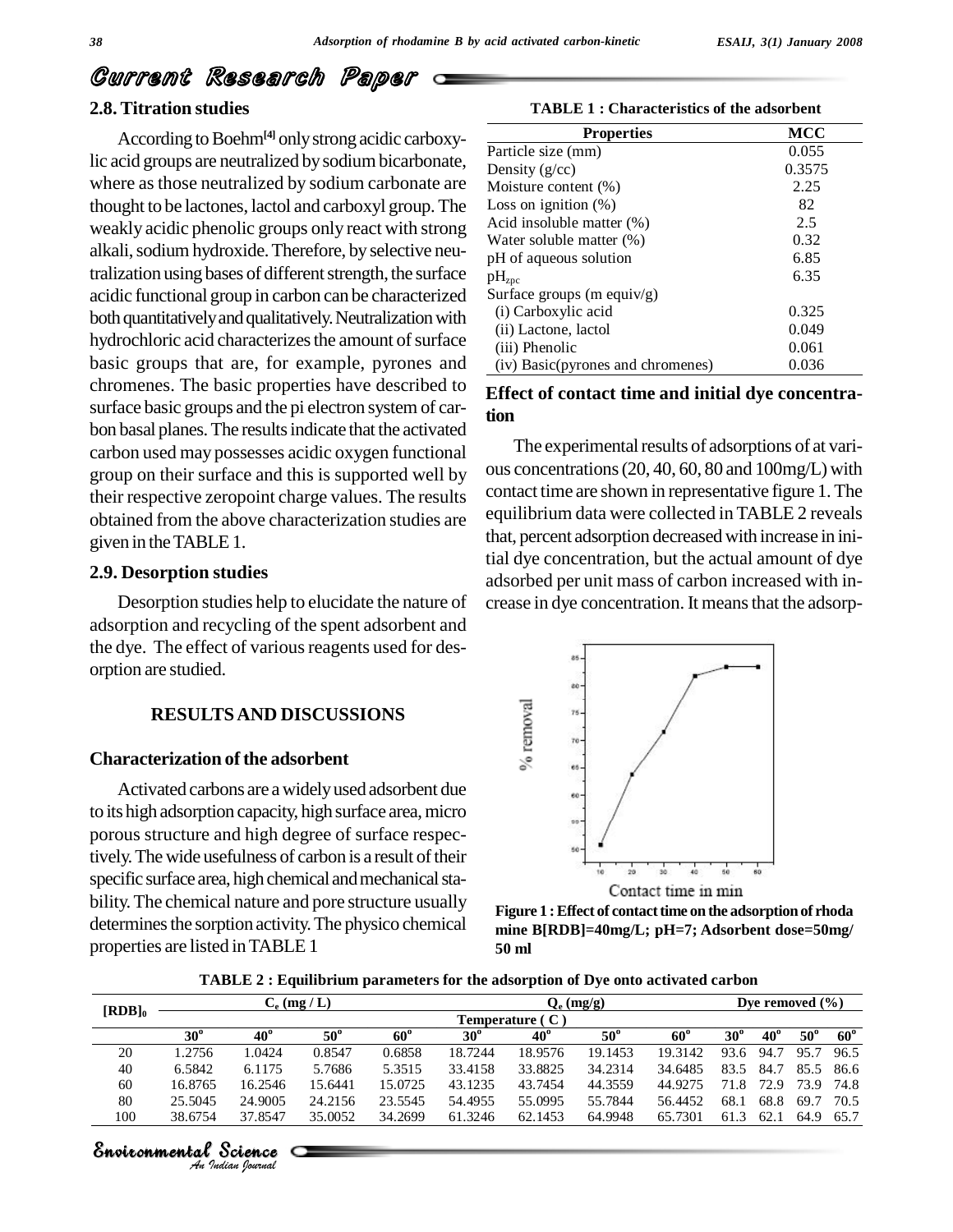





**Figure 3 : Langmuir isotherm for the adsorption of rhodamineB**

| <b>TABLE 3 : Langmuir isotherm results</b> |  |  |
|--------------------------------------------|--|--|
|--------------------------------------------|--|--|

| Dve        | Temp |        | <b>Statistical parameters/constants</b> |        |
|------------|------|--------|-----------------------------------------|--------|
|            |      |        | ∪m                                      |        |
|            | 30   | 0.9862 | 68.29                                   | 0.1615 |
| <b>RDB</b> | 40   | 0.9861 | 68.21                                   | 0.1814 |
|            | 50   | 0.9864 | 70.05                                   | 0.2020 |
|            | 60   | 0.9802 | 70.48                                   | 0.2061 |

| <b>TABLE 4 : Dimensionless separation factor <math>(RL)</math></b> |  |  |
|--------------------------------------------------------------------|--|--|
|--------------------------------------------------------------------|--|--|

| $[RDB]_0$ |       |       |       |       |
|-----------|-------|-------|-------|-------|
| (mg/L)    | 30    | 40    | 50    | 60    |
| 20        | 0.236 | 0.216 | 0.198 | 0.195 |
| 40        | 0.134 | 0.121 | 0.110 | 0.108 |
| 60        | 0.093 | 0.084 | 0.076 | 0.074 |
| 80        | 0.072 | 0.064 | 0.058 | 0.057 |
| 100       | 0.058 | 0.052 | 0.058 | 0.057 |

tion is highly dependent on initial concentration of dye. It is because of that at lower concentration, the ratio of the initial number of dye molecules to the available surface area is low subsequently the fractional adsorption becomes independent of initial concentration. However,

## Current Research Paper

at high concentration the available sites of adsorption becomes fewer and hence the percentage removal of dye is dependent upon initial concentration **[5,6]**.Equilibrium have established at 40 minutes for all concentrations. Figure 1 reveals that the curves are single, smooth, and continuous, leading to saturation, suggesting the possible monolayer coverage of the dyes on the car bon surface.

### **Effect of carbon concentration**:

The adsorption of the dyes on carbon was studied byvarying the carbon concentration(10-250mg/50ml) for 40mg/Lof dye concentration. The percent adsorption increased with increase in the carbon concentration (Figure 2). This was attributed to increased car bon surface area and availability of more adsorption sites<sup>[5,6]</sup>. Hence the remaining parts of the experiments are carried out with the adsorbent dose of 50mg/50ml.

### **Adsorption isotherm**

The experimental data analyzed according to the linear form of the Langmuir and Freundlich isotherms<sup>[7,8]</sup>. The Langmuir isotherm represented by the following equation

$$
C_e/Q_e = 1/Q_m b + C_e/Q_m
$$

*An*sorbent characteristics, when ion exchange isthe pre- *Ins* the pre-<br> *Indian Indian*<br> *I*<br> *Indian Iournal* bind acidic ions and that speciation predominates on<br>content characteristics, when ion exchange is the arc nates on<br>s the pre-<br>rption of<br>e process<br>surability<br>Science where C<sub>e</sub> is the equilibrium concentration (mg/L), Q<sub>e</sub> is the amount adsorbed at equilibrium (mg/g) and  $\mathbf{Q}_\mathrm{m}$  and b is Langmuir constants related to adsorption efficiency and energy of adsorption, respectively. The linear plots of  $C_e$ , Q<sub>e</sub> versus  $C_e$  suggest the applicability of the Langmuir isotherms(Figure 3). The values of  $Q_m$  and b were determined from slope and intercepts of the plots and are presented inTABLE 3. From the results, it is clear that the value of adsorption efficiency  $\mathbf{Q}_\mathrm{m}$  and adsorption energy b of the carbon increases on increasing the temperature. From the values we can conclude that the maximum adsorption corresponds to a saturated monolayer of adsorbate molecules on adsorbent surface with constant energy and no transmission of ad sorbate in the plane of the adsorbent surface. The observed b values shows that the adsorbent prefers to dominant mechanismtakes place in the adsorption of RDB, it confirms the endothermic nature of the process involvedinthesystem**[9,10,11]**.Toconfirmthefavourability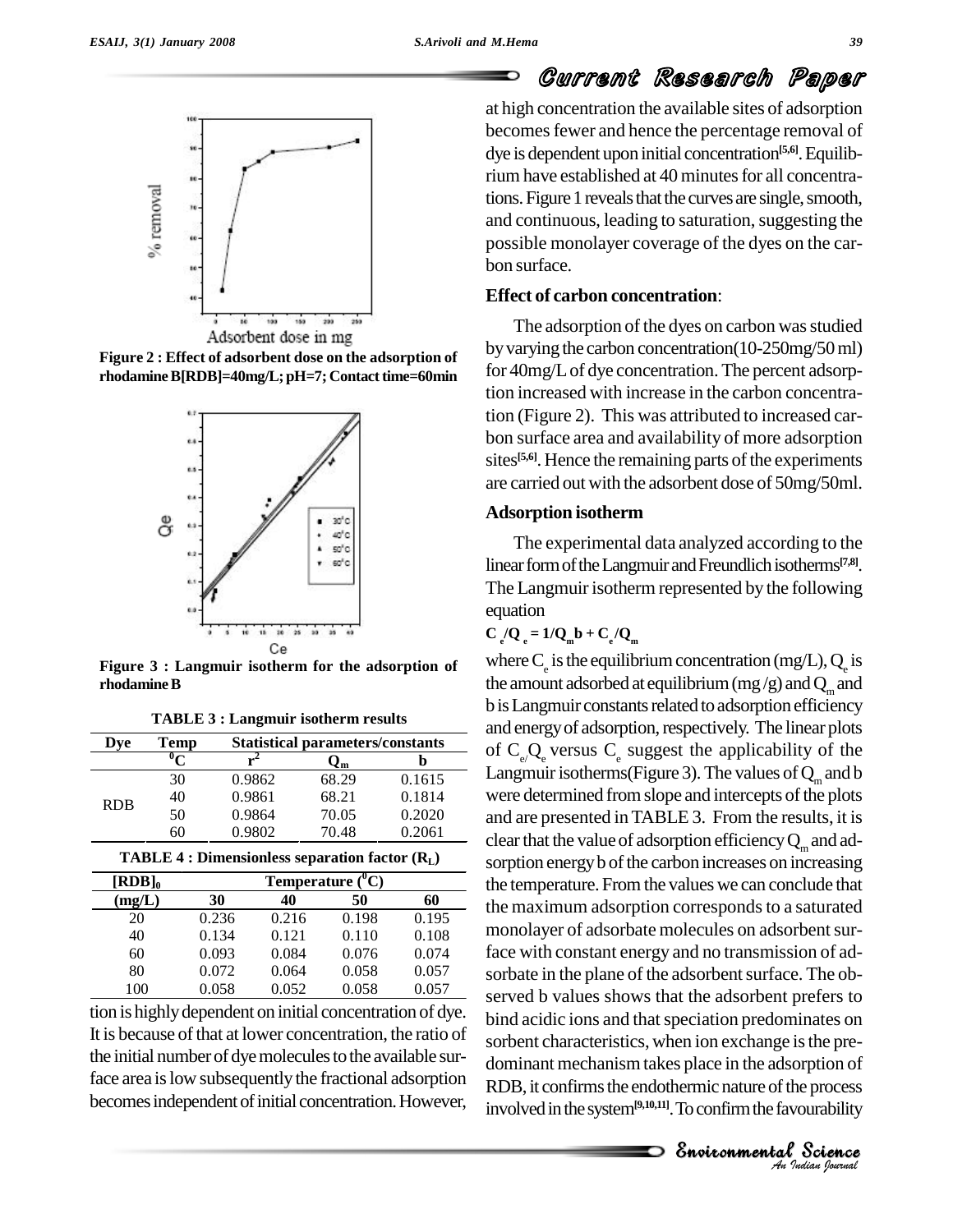

**Figure 4 : Freundlich isotherm for the adsorption of rhodamineB**



L;pH=7;Adsorbent dose=50mg/50ml;Contact time=60 min

| Dve        | Temp | <b>Statistical parameters/constants</b> |        |        |  |  |  |
|------------|------|-----------------------------------------|--------|--------|--|--|--|
|            |      |                                         | Jm     |        |  |  |  |
| <b>RDB</b> | 30   | 0.9973                                  | 1.4135 | 2.8892 |  |  |  |
|            | 40   | 0.9972                                  | 1.3891 | 3.0425 |  |  |  |
|            | 50   | 0.9952                                  | 1.3789 | 3.1121 |  |  |  |
|            | 60   | 0.9946                                  | 1.3568 | 3.2768 |  |  |  |

**TABLE 5: Freundlich isotherm results**

of the adsorption process, the separation factor  $(R_1)$ was calculated and presented in TABLE 4. The values ongoing adsorption processisfavorable **[12]**.

The Freundlich equation was employed for the adsorption of Rhodamine B dye on the adsorbent. The Freundlich isotherm was represented by

# $\log Q_e = \log K_f + 1/n \log C_e$

*Indian Journal*

log  $C_e$ <br>
ount of Rhodar<br>
quilibrium con<br>
d  $K_f$  and n are c<br>
Science where  $Q_e$  is the amount of Rhodamine B dye adsorbed creasin  $(mg/g)$ , C<sub>e</sub> is the equilibrium concentration of dye in solution(mg/L) and  $K<sub>r</sub>$  and n are constants incorporat-

ing the factors affecting the adsorption capacityand intensity of adsorption, respectively. Linear plots of log  $Q$  versus log  $C$  shows that the adsorption of Rhodamine B dye obeys the Freundlich adsorption isotherm(Figure 4). The values of  $K<sub>r</sub>$  and n given in the TABLE 5 shows that the increase in negative charges<br>on the adsorbent surface that makes electrostatic force<br>like Vanderwaal's between the carbon surface and dye on the adsorbent surface that makes electrostatic force ion. The molecular weight, size and radii either limit or increase the possibility of the adsorption of the dye onto adsorbent. However, the values clearly show the dominance in adsorption capacity.The intensity of adsorption is an indicative of the bond energies between dye and adsorbent and the possibility of slight chemisorptions rather than physisorption<sup>[10,11]</sup>. However, the multilayer adsorption of RDB through the percolation process may be possible. The values of n is greater than one indicating the adsorption ismuchmore favorable **[12]**.

### **Effect of temperature**

The adsorption capacity of the carbon increased with increase in the temperature of the system from 30 <sup>0</sup>C-60 <sup>0</sup>C. Thermodynamic parameters such as change in free energy were determined using the fol-30°C-60°C. Thermodynamic parameters such as<br>change in free energy were determined using the fol-<br>lowing equations ( $\Delta G^{\circ}$ ) (kJ/mol), enthalpy ( $\Delta H^{\circ}$ )(kJ/ change in free energy were determined using the following equations ( $\Delta G^{\circ}$ )(kJ/mol), enthalpy ( $\Delta H^{\circ}$ )(kJ/mol) and entropy( $\Delta S^{\circ}$ )(J/K/mol) were determined us-**Figure 5 : Intraparticle** diffusion effect **[RDB]=10mg**/ mol) and entropy( $\Delta S^{\circ}$ )( $J/K/mol$ ) were determined us-

ing the following equations  
\n
$$
\mathbf{K}_0 = \mathbf{C}_{\text{solid}} / \mathbf{C}_{\text{liquid}}
$$
\n
$$
\Delta \mathbf{G}^{\circ} = -\mathbf{R} \mathbf{T} \ln \mathbf{K}_0
$$

**ogK<sup>0</sup> <sup>=</sup> S°/ (2.303RT) - H°/(2.303RT)**

The  $\Delta H^{\circ}$  and  $\Delta S^{\circ}$  values obtained from the slope and were found to be between 0 and 1 and confirm that the 6. The values  $\Delta H^{\circ}$  are with in the range of 1 to 93KJ/ where Ko is the equilibrium constant,  $C_{\text{\tiny solid}}$  is the solid phase concentration at equilibrium (mg/L),  $C_{\text{liquid}}$  is the liquid phase concentration at equilibrium (mg/L), T is<br>the temperature in Kelvin and R is the gas constant.<br>The  $\Delta H^{\circ}$  and  $\Delta S^{\circ}$  values obtained from the slope and the temperature in Kelvin and R is the gas constant. the temperature in Kelvin and R is the gas constant.<br>The  $\Delta H^{\circ}$  and  $\Delta S^{\circ}$  values obtained from the slope and<br>intercept of Van't Hoff plots have presented in TABLE The  $\Delta H^{\circ}$  and  $\Delta S^{\circ}$  values obtained from the slope and<br>intercept of Van't Hoff plots have presented in TABLE<br>6. The values  $\Delta H^{\circ}$  are with in the range of 1 to 93KJ/ mol indicates the physisorption. From the results we could make out that physisorption is much more favor-<br>able for the adsorption of RDB. The positive values of<br> $\Delta H^{\circ}$  show the endothermic nature of adsorption and it able forthe adsorption ofRDB.The positive values of governs the possibility of physical adsorption **[11,13]**. Because in the case of physical adsorption, while in creasing the temperature of the system, the extent of<br>dye adsorption increases, this rules out the possibility<br>of chemisorption<sup>[13]</sup>. The low  $\Delta H^{\circ}$  value depicts dye is dye adsorption increases, this rules out the possibility of chemisorption<sup>[13]</sup>. The low  $\Delta H^{\circ}$  value depicts dye is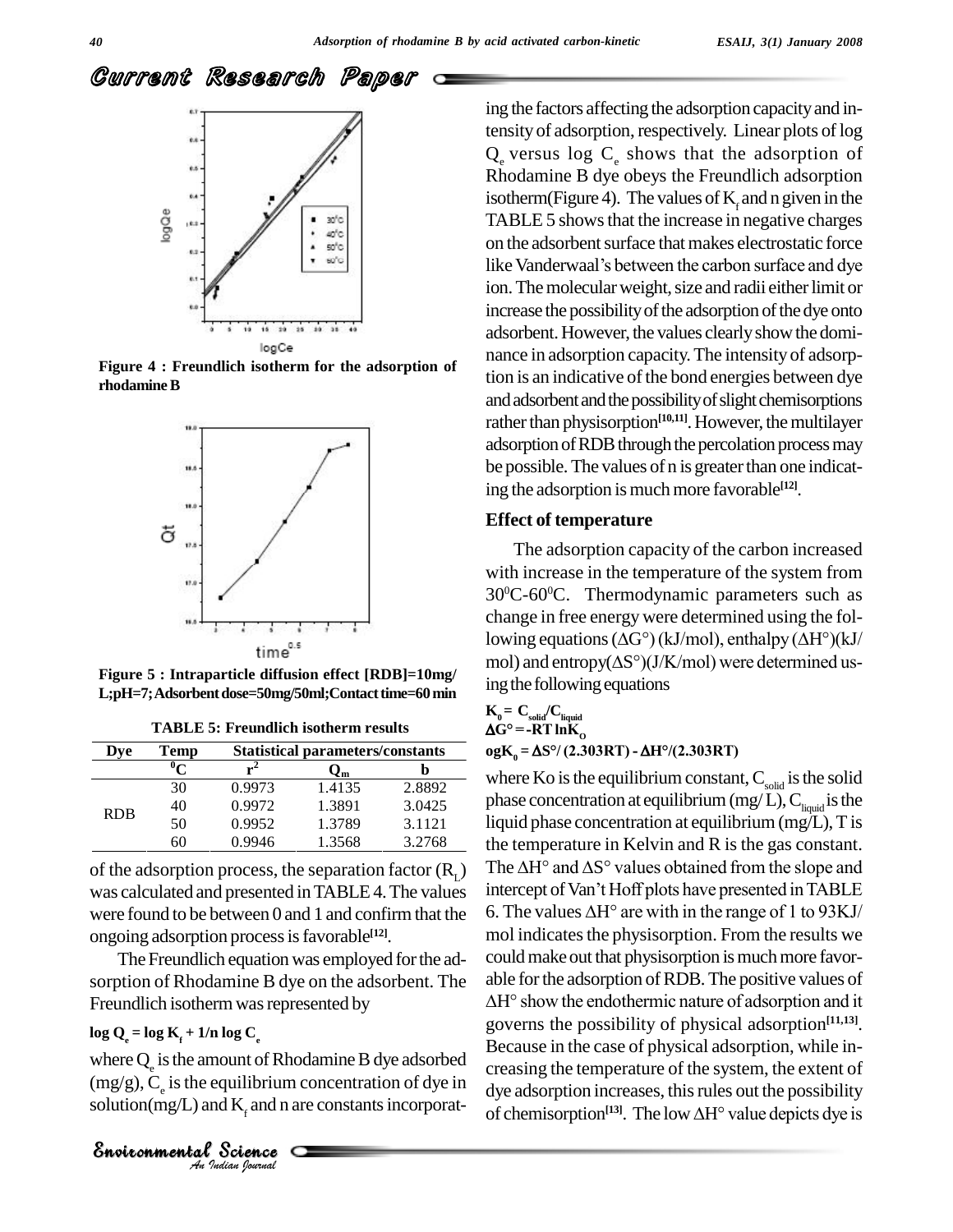∍

| Current Research Paper |
|------------------------|
|------------------------|

| TABLE 6: Equilibrium constant and thermodynamic parameters for the adsorption of rhodamine B dye onto carbon |  |  |
|--------------------------------------------------------------------------------------------------------------|--|--|
|--------------------------------------------------------------------------------------------------------------|--|--|

| $[D]_0$ |              | $\mathbf{K}_0$ |              |            |                   | $\Delta G^{\circ}$ |            |              |       | $\Delta S^{\rm o}$ |
|---------|--------------|----------------|--------------|------------|-------------------|--------------------|------------|--------------|-------|--------------------|
|         |              |                |              |            | Temperature $(C)$ |                    |            |              |       |                    |
|         | $30^{\circ}$ | $40^{\circ}$   | $50^{\circ}$ | $60^\circ$ | $30^{\circ}$      | $40^{\circ}$       | $50^\circ$ | $60^{\circ}$ |       |                    |
| 20      | 14.67        | 18.95          | 22.40        | 28.20      | $-6.76$           | $-7.65$            | $-8.34$    | $-8.96$      | 17.66 | 80.64              |
| 40      | 5.07         | 5.53           | 5.93         | 6.47       | $-4.09$           | $-4.45$            | $-4.78$    | $-5.01$      | 22.06 | 82.66              |
| 60      | 2.55         | 2.69           | 2.83         | 2.98       | $-2.63$           | $-2.57$            | $-2.81$    | $-2.93$      | 4.32  | 22.06              |
| 80      | 2.13         | 2.21           | 2.23         | 2.39       | $-1.91$           | $-2.06$            | $-2.15$    | $-2.36$      | 3.02  | 16.21              |
| 100     | 1.58         | 1.64           | 1.85         | 1.91       | $-1.16$           | $-1.28$            | $-1.64$    | $-1.74$      | 2.76  | 12.73              |

physisorbed onto adsorbent MCC.

The negative values of  $\Delta G^{\circ}$  (TABLE 6) shows the adsorption is highly favorable and spontaneous. The has be The negative values of  $\Delta G^{\circ}$  (TABLE 6) shows the proposeds adsorption is highly favorable and spontaneous. The has been positive values of  $\Delta S^{\circ}$  (TABLE 6) shows the increased  $\log C/G$ disorder and randomness at the solid solution interface of RDB with MCC adsorbent, while the adsorption there are some structural changes in the dye and the adsorbent occur. The adsorbed water molecules, which slope of the linear plots of log  $C_0/C_t$  versus t for different con-<br>have displaced by the adsorbate species, gain more centrations and temperatures. The determination have displaced by the adsorbate species, gain more translational entropythan islost bythe adsorbate mol ecules, thus allowing the prevalence of randomness in the system.The enhancement of adsorption capacityof the activated carbon at higher temperatures was attributed to the enlargement of pore size and activation of the adsorbent surface<sup>[12,13,14]</sup>.

### **Kinetics of adsorption**

take rate, which in turn governs residence time or sorption reaction. It is one of the important characteristics in defining the efficiency or sorption. In the present study, the kinetics of the dye removal was carried out to understand the behaviour of these low cost carbon adsorbents. The adsorption of dye from an aqueous follows reversible first order kinetics, when a single species are considered on a heterogeneous surface. The heterogeneous equilibrium between the dye solutions and the activated carbon are expressed as

$$
A \xrightarrow[k_2]{k_1} B
$$

where  $k_1$  is the forward rate constant and  $k_2$  is the backward verse rate constant. A represents dyes remaining in the aqueous solution and B represent dye adsorbed on the surface of acti vated carbon. The equilibrium constant  $(K_0)$  is the ration of the concentration adsorbate in adsorbent and in aqueous solution  $(K_0= k_1/k_2)$ .

In order to study the kinetics of the adsorption pro-

cess under consideration the following kinetic equation proposed byNatarajan and Khalaf as cited in literature has been employed **[1]**.

### $\log C_{0} / C_{t} = (K_{ad}/2.303)t$

Where  $C_0$  and  $C_1$  are the concentration of the dye in (in mg/L) at time zero and at time t, respectively. The rate constants  $(K_a)$ for the adsorption processes have been calculated from the slope of the linear plots of log  $C_0/C_t$  versus t for different concentrations and temperatures. The determination of rate constants as described in literature given by

### $K_{ad} = k_1 + k_2 = k1 + (k_1/K_0) = k_1[1+1/K_0]$

EnvironmentalThe kinetics of sorption describes the solute up-<br>dethermin in nature. Eurthan k, we have degrees with The overall rate constant  $k_{ad}$  for the adsorption of dye at different temperatures are calculated from the slopes of the linear Natarajan-Khalaf plots. The rate constant values are collected in TABLE 7 shows that the rate constant  $(k_{ad})$  increases with increase in temdothermic in nature. Further,  $k_{ad}$  values decrease with increase in initial concentration of the dye. In cases of strict surface adsorption a variation of rate should be proportional to the first power of concentration. How ever, when pore diffusion limits the adsorption process, the relationship between initial dye concentration and rate of reaction will not be linear.Thus, in the present study pore diffusion limits the overall rate of dye adsorption. The over all rate of adsorption is separated into the rate of forward and reverse reactions using the above equation. The rate constants for the forward and reverse processes are also collected inTABLE 7 indi cate that, at all initial concentrations and temperatures, the forward rate constant is much higher than the re verse rate constant suggesting that the rate of adsorption isclearlydominant **[1,11,13]**.

### **Intraparticle diffusion**

*I*<br>*Indian*<br>*I*<br>*<i><i>Indian Iournal* entifying<br>sess is by<br>diffusion<br>Science The most commonly used technique for identifying the mechanism involved in the sorption processis by fitting the experimental data in an intraparticle diffusion

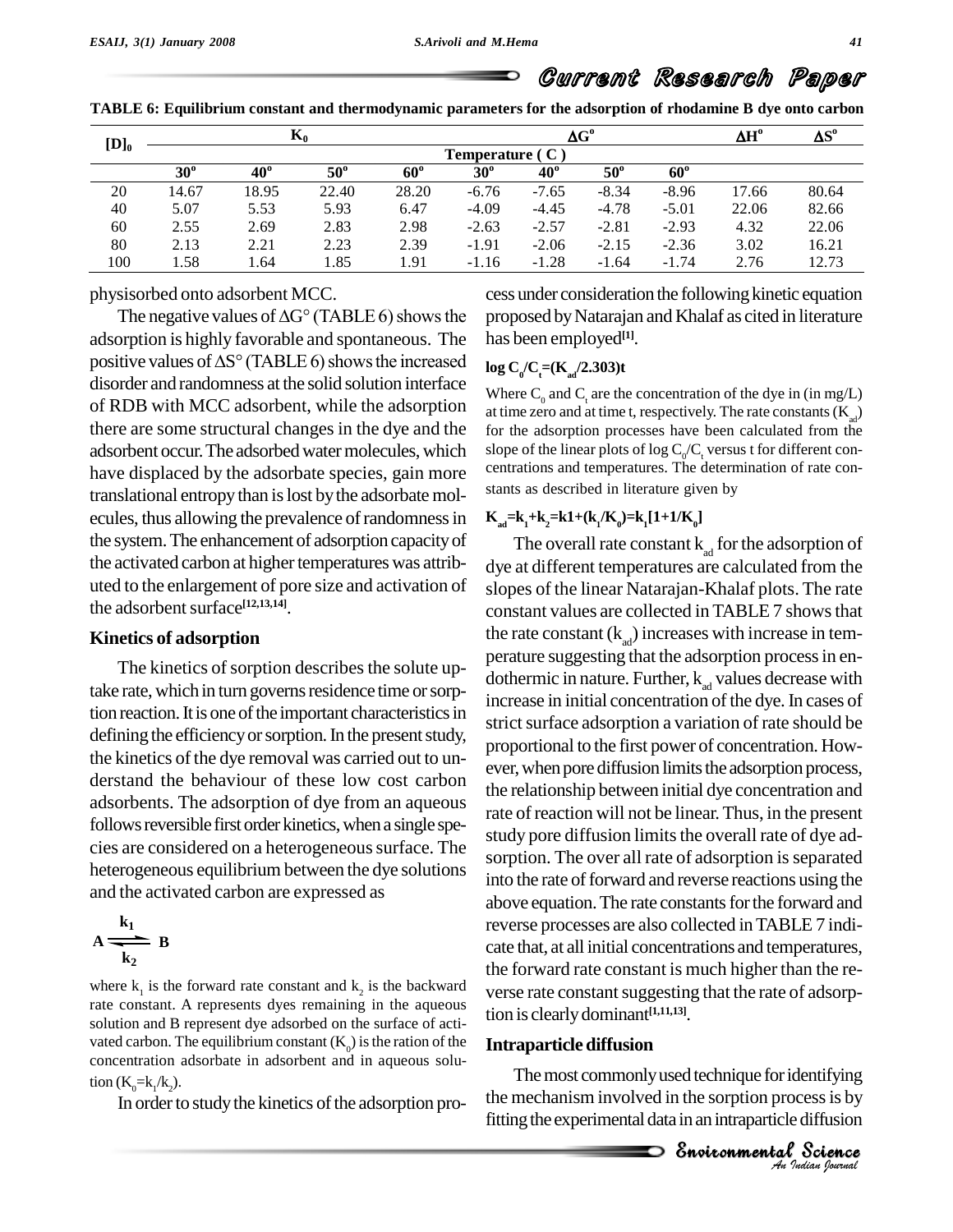TABLE 7 : Rate constants for the adsorption of rhodamine B dye ( $10^3\,{\rm k}_{_{\rm ad}},$  min  $^{\rm -1})$  and the constants for forward ( $10^3\,{\rm k}_{_{\rm I}},$ **min ) and reverse (10 <sup>3</sup>k<sup>2</sup> , min -1) process**

|         | Temperature $(C)$ |              |            |            |        |                |                |       |         |             |         |                |    |  |
|---------|-------------------|--------------|------------|------------|--------|----------------|----------------|-------|---------|-------------|---------|----------------|----|--|
|         | $K_{ad}$          |              |            |            |        |                | 30             |       | 40      |             | 50      |                | 60 |  |
| $[D]_0$ | $30^\circ$        | $40^{\circ}$ | $50^\circ$ | $60^\circ$ | Л1     | $\mathbf{N}_2$ | $\mathbf{n}_1$ | $K_2$ | Л.      | ${\bf n}_2$ | R.      | $\mathbf{n}_2$ |    |  |
| 20      | 1016.79           | 1432.37      | 1988.87    | 2831.95    | 951.94 | 64.85          | 1360.60        | 71    | 1903.88 | 84.99       | 2734.98 | 96.97          |    |  |
| 40      | 184.47            | 211.57       | 235.91     | 271.01     | 154.11 | 30.36          | 179.22         | 32.35 | 201.89  | 34.02       | 234.76  | 36.25          |    |  |
| 60      | 66.57             | 71.80        | 77.33      | 82.97      | 47.85  | 18.72          | 52.35          | 19.45 | 57.17   | 20.16       | 62.13   | 20.84          |    |  |
| 80      | 52.53             | 54.99        | 58.03      | 61.21      | 35.79  | 16.74          | 37.88          | 7.11  | 40.07   | 17<br>. 96  | 43.19   | 18.02          |    |  |
| 100     | 36.15             | 37.60        | 43.91      | 45.69      |        | 13.98          | 23.37          | 14.23 | 28.54   | 15.37       | 30.04   | 15.65          |    |  |



**Figure6:EffectofinitialpHontheadsorptionof rhodamine B [RDB]=40mg/L;Adsorbent dose=50 mg/50ml;Contact time=60 min**

plot. Previous studies by various researchers showed that the plot of Q versus  $t^{0.5}$  represents multi linearity, which characterizes the two or more steps involved in the sorption process. According to Weber and Morris, an intraparticle diffusion coefficient  $K_p$  is defined by the **Effec** equation:

### $K_{\rm p}$  = Q/t<sup>0.5</sup>

has been defined as the intraparticle diffusion param-<br>ions Science is the intrapartion of the other<br>the boundary languate the contribute is the contribute of<br>a science  $\sigma$ Thus the  $K_p(mg/g min^{0.5})$  value can be obtained from tion on the ac the slope of the plot of  $Qt(mg/g)$  versus  $t^{0.5}$  for Rhodamine B. From figure 5, it was noted that the sorption process tends to be followed by two phases. The two phases in the intraparticle diffusion plot suggest that the sorption process proceeds by surface sorption and intraparticle diffusion **[15,16]**.The initial curved portion of the plot indicates a boundarylayer effectwhile the sec ond linear portion is due to intraparticle or pore diffusion. The slope of the second linear portion of the plot eter  $K_p(mg/g min^{0.5})$ . On the other hand, the intercept that of the plot reflects the boundary layer effect. The larger the intercept, the greater the contribution of the surface sorption in the rate limiting step. The calculated

*Indian Journal*



Con of Chloride ion in mg/L

**Figure7:Effectofotherionsontheadsorptionof rhodamine B[RDB]=40mg/L; pH=7;Adsorbentdose=50mg/50ml**

intraparticle diffusion coefficient  $K_{p}$  value was given by  $0.488, 0.542, 0.612, 0.675$  and  $0.739$ mg/g min $^{0.5}$  for initial dye concentration of 20, 40, 60, 80 and 100mg/ L at  $30^{\circ}$ C.

### **Effect of pH**

PH is one of the most important parameters controlling the adsorption process. The effect of pH of the solution on the adsorption of RDB ions on MCC was determined. The result is shown in figure 6. The pH of the solution was controlled by the addition of HCl or NaOH. The uptake of RDB ions at  $pH7.5$  was the minimum and a maximum in uptake was obtained at pH 3.0-6.5. However, when the pH of the solution was increased (more than pH 8), the uptake of RDB ions was increased. It appears that a change in pH of the solution results in the formation of different ionic species, and different carbon surface charge. At pH values lower than 6.5, the RDB ions can enter into the pore structure. At a pH value higher than 7.5, the zwitterions form of RDB in water may increase the aggregation of RDB to form a bigger molecular form(dimer) and become unable to enter into the pore structure of the carbon surface. The greater aggregation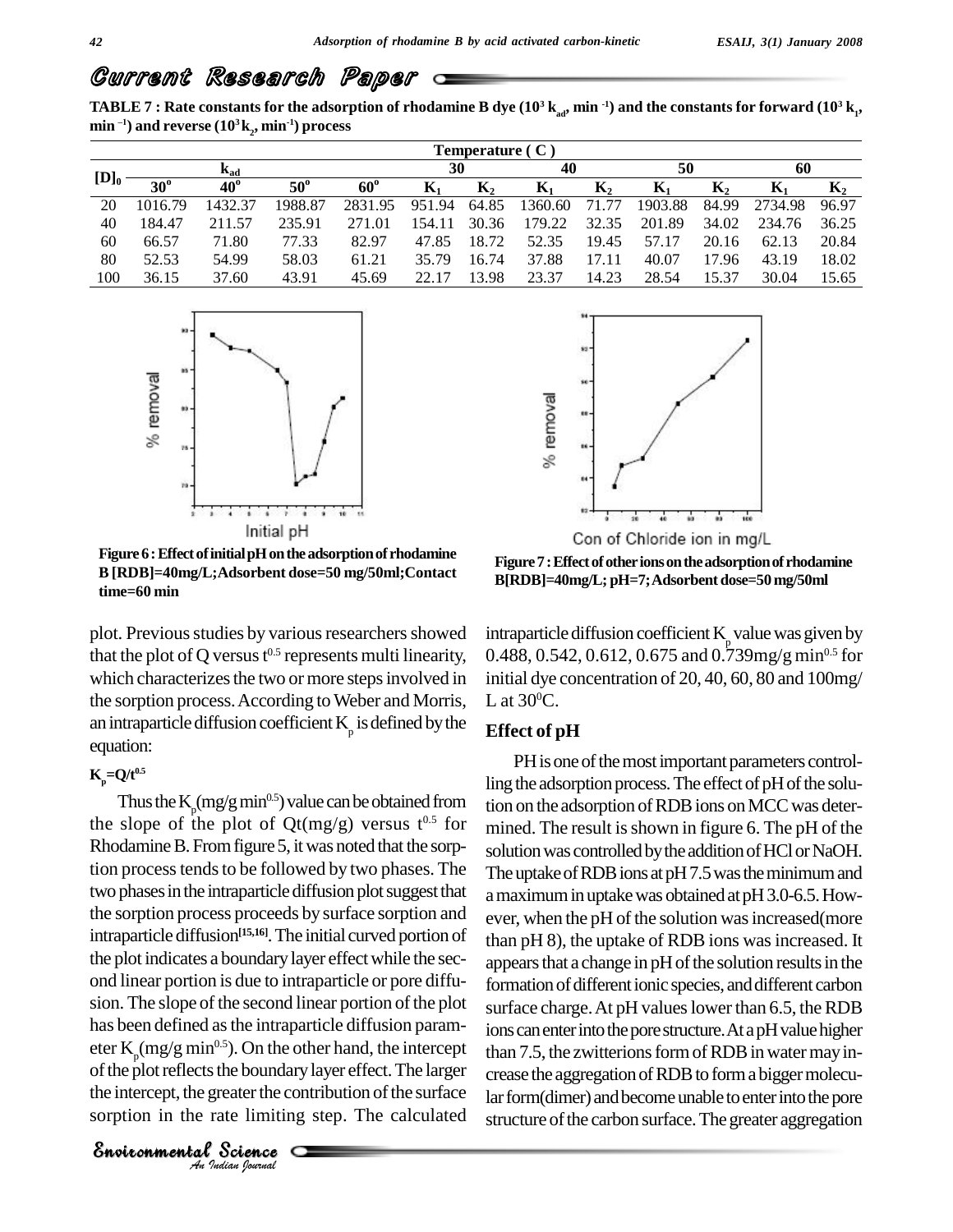of the zwitterionic form is due to the attractive electrostatic interaction between the carboxyl and xanthane groups of the monomer.

At a pH value higher than 8.5, the exisistance of OH $\cdot$  creates a competition between  $-N^+$  and COOand it will decrease the aggregation of RDB, which causes an increase in the adsorption of RDB ions on the carbon surface. The effect of the charge on the carbon surface and the electrostatic force of attraction and repulsion between the carbon surface and the RDB ions cannot explain the result **[12,17]**.

### **Effect of the ionic strength on the adsorption of RDB on MCC**

The effect of sodium chloride on the adsorption of RDB on MCC is shown in figure 7. In a low solution concentration NaCl had little influence on the adsorption capacity.At higher ionic strength the adsorption RDBwill be increased due to the partial neutralization of the positive charge on the carbon surface and a consequent compression of the electrical double layer by the Cl anion. The chloride ion can also enhances ad- $_{\rm Edd}$ sorption of RDB ion onto MCC by pairing of their charges and hence reducing the repulsion between the RDB molecules adsorbed on the surface. This initiates carbon to adsorb more of positiveRDBions **[1,17]**

### **Desorption studies**

Desorption studies help to elucidate the nature of besorption studies help to enticidate the nature of<br>adsorption and recycling of the spent adsorbent and<br>Candhiaram Bural University Gandhiaram (2007) the dye. If the adsorbed dyes can be desorbed using  $\begin{bmatrix} 2 \end{bmatrix}$ neutral pH water, then the attachment of the dye of the adsorbent is by weak bonds. If sulphuric acid or alkaline water desorp the dye then the adsorption is by ion  $[3]$ exchange. If organic acids, like acetic acid can desorp the removal of organic and Inorganics from Wa-<br>the dve then the dve has held by the adsorbent through ter', Ph D., Thesis, Regional Engineering College, the dye, then the dye has held bythe adsorbent through chemisorption. The effect of various reagents used for<br>deserption studies indicate that hydrophloric acid is a desorption studies indicate that hydrochloric acid is a  $\frac{[4]}{[5]}$ better reagent for desorption, because we could get more than 62% removal of adsorbed dye. The reversibility of adsorbed dye in mineral acid or base is in agreement with the pH dependent results obtained. The desorption of dye by mineral acids and alkaline [7] medium indicates that the dyes were adsorbed onto the [8] activated carbon through by physisorption mecha nisms **[12,18]**.

# Current Research Paper **CONCLUSIONS**

The experimental data correlated reasonablywell by the Langmuir and Freundlich adsorption isotherms and the isothermparameters were calculated.The low as well high pH value pay the way to the optimum amount of adsorption of the dye. The amount of Rhodamine B adsorbed increased with increasing ionic strength and increased with increase in temperature. The dimensionless separation factor  $(R<sub>L</sub>)$  showed that the activated carbon could be used for the removal of Rhodamine B from aqueous solution. The values of  $\Delta H^{\circ}$ ,  $\Delta S^{\circ}$  and  $\Delta G^{\circ}$  results shows that the carbon employed has a considerable potential as an adsorbent for the removal of Rhodamine B.

### **ACKNOWLEDGMENT**

The authors acknowledge sincere thanks to Mrs. MalaArivoli, The Principal, M.R.GovernmentArts College, Mannargudi and The Director of Collegiate Education, Chennai for carrying out this research work successfully.

### **REFERENCES**

- S. Arivoli; 'Kinetic and thermodynamic studies on<br>the adsorption of some metal ions and dyes onto<br>low cost activated carbons', Ph D., Thesis,  $[1]$ S. Arivoli; 'Kinetic and thermodynamic studies on the adsorption of some metal ions and dyes onto Gandhigram Rural University, Gandhigram, (2007).
- G.Sekaran,K.A.Shanmugasundaram, M.Mariappan, K.V.Raghavan; Indian J.Chem.Technol., **2**, 311 **(1995)**. **[3]**K.V.Raghavan; Indian J.Chem.Technol., 2, 311<br>(**1995**).<br>K.Selvarani; 'Studies on Low cost Adsorbents for
- the removal of organic and Inorganics from Wa-K.Selvarani; 'Studies on Low cost Adsorbents for<br>the removal of organic and Inorganics from Wa-<br>ter', Ph D., Thesis, Regional Engineering College, Thiruchirapalli, **(2000)**. **[4]**
- Y.F.Jia, K.K.Thomas;Langmuir, **18**, 470-478 **(2002)**. **[5]**
- C.Namasivayam, N.Muniasamy, K.Gayathri, M. Rani, K.Renganathan; Biores.Technol, **57**, 37 **(1996)**. **[6]**
- C.Namasivayam, R.T.Yamuna; Environ.Pollut, **89**, 1 **(1995)**. **[7]**
- *An*Environmental I.Langmuir; J.Amer.Chem.Soc., **40**, 1361 **(1918)**. **[8]**
- H.Freundlich; Phys.Chemie., **57**, 384 **(1906)**. **[9]**
- 61 (**1918).<br>1906).**<br>ay.Sci., **20,<br>? Science** | (1918).<br>|006).<br>!.Sci., 20,<br>Science D.G.Krishna, G.Bhattacharyya;Appl.Clay.Sci., **20**, 295 **(2002)**.